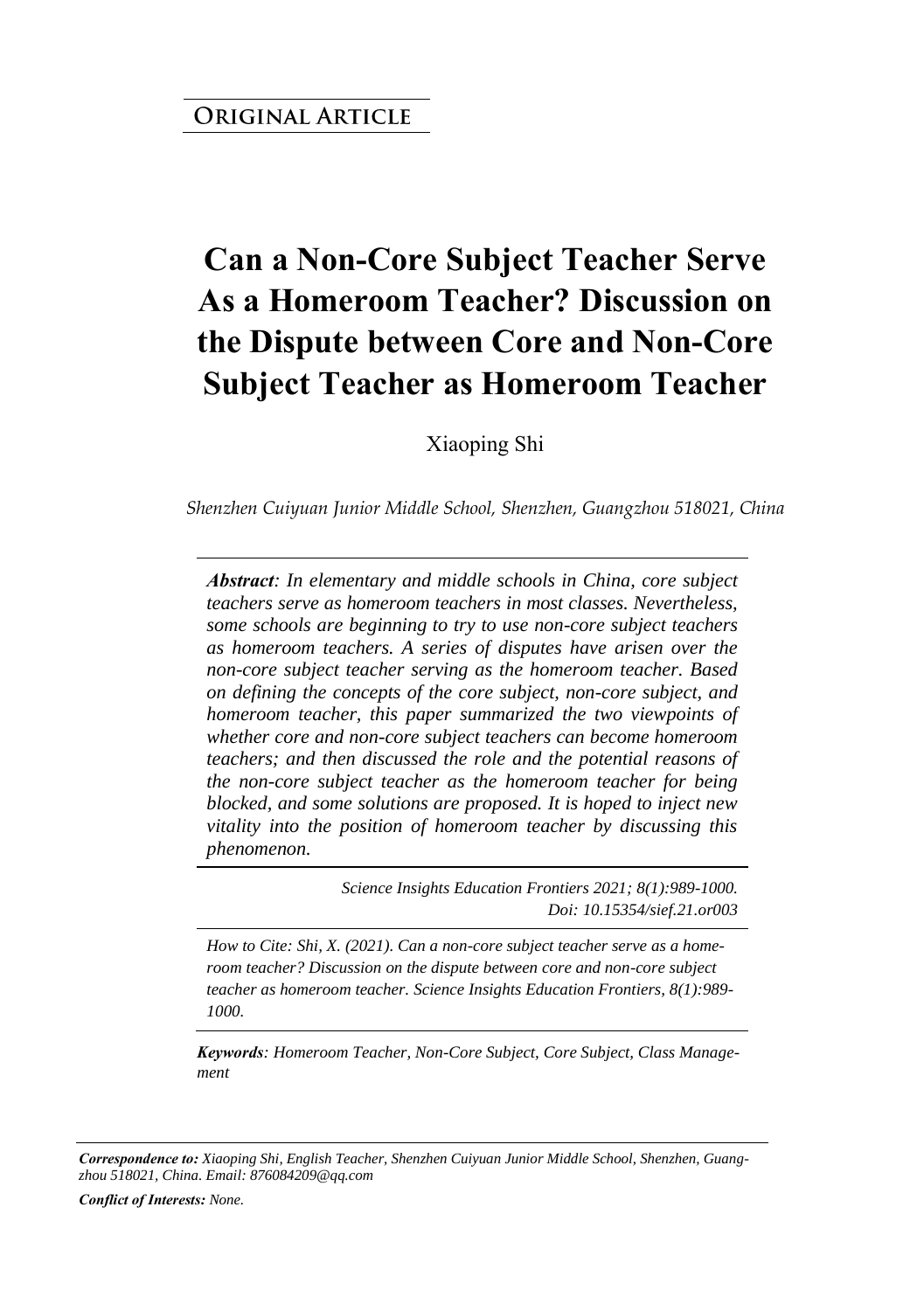S the class organizer, educator, and guide, the homeroom teacher (Ban Zhu Ren in Chinese) is an essential source of influence for students and plays the instructor's role in students' healthy growth. Therefore, from the perspective S the class organizer, educator, and guide, the homeroom teacher (Ban Zhu Ren in Chinese) is an essential source of influence for students and plays the instructor's role in students' healthy growth. Therefore, from the pe In the United States, this role is often referred to as "counselor" or "advisor." Counselors are usually held by professional personnel and are responsible for students' psychological guidance and academic guidance to a certain extent, including course selection and further studies (Brott & Myers, 1999). There is also an assistant homeroom teacher in Japanese middle schools and the homeroom teacher to help the homeroom teacher manage the class. Most of these assistant homeroom teachers are non-core subject teachers. In Germany, in addition to part-time teachers, another full-time staff has the opportunity to serve as homeroom teachers. There are no special requirements in terms of age, subjects, etc. The role of homeroom teacher is also the most anticipated position for all German teachers.

Affected by the former Soviet Union's education, China has generally established a homeroom teacher position in primary education. In-service teachers usually perform this role. In addition to their regular teaching work, they are also fully responsible for the thinking, study, health, and life of a class of students. Affected by Chinese subject teaching, teachers are also divided into core subject teachers and non-core subject teachers. In the choice of homeroom teachers, subject teachers represented by language, mathematics, English, physics, chemistry, etc., have a more significant proportion of homeroom teachers, while non-core subject teachers such as music, sports, and art rarely serve as homeroom teachers.

With the advancement of school education reform, the position of homeroom teacher has been given more meaning. Some schools in China have made new attempts. In a middle school in Nanjing, Jiangsu of China, since 2000, it has tried to use P.E. teachers as homeroom teachers. A total of 5 of the school's eight physical education teachers were awarded the homeroom teacher's title. Moreover, some of them also held the teaching and research group leader, grade group leader, and moral education director. A middle school in Qingdao City, Shandong Province, China, also made a bold attempt to make physical education teachers homeroom teachers. As a result, it was questioned and complained about by the parents of the students. These "subversion" behaviors that make non-core subject teachers take on the responsibility of class management and make core subject teachers "retreat to the second line" have debated whether noncore subject teachers are capable of homeroom teachers (Wang & Wang, 2020).

<sup>© 2021</sup> Insights Publisher. All rights reserved.

Creative Commons Non Commercial CC BY-NC: This article is distributed under the terms of the Crea- $0$ tive Commons Attribution-NonCommercial 4.0 License (http://www.creativecommons.org/licenses/bync/4.0/) which permits non-commercial use, reproduction and distribution of the work without further permission provided the original work is attributed by the Insights Publisher.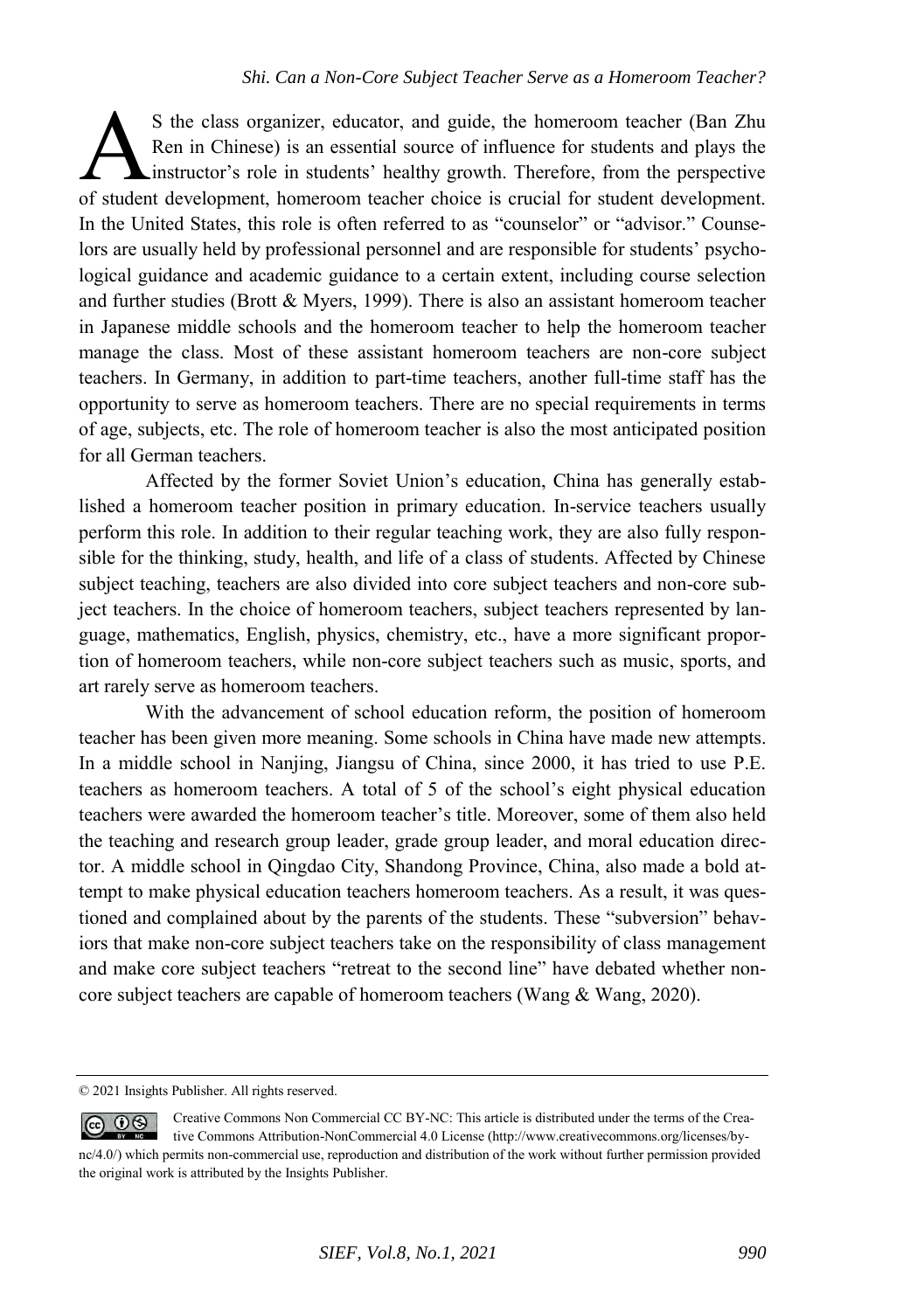Based on this, this paper attempts to analyze this controversy and gives its own opinions. Because there were few related types of research on homeroom teacher role selection, and most of the currently limited studies were just the summary and feelings of Chinese teachers' work experience based on their cases. Therefore, there was a lack of evidence and material support at home and abroad. Therefore, this paper attempts to start from the connotation of the homeroom teacher's function, and based on clarifying the conditions that an excellent homeroom teacher needs to have and finds out the reasons why non-core subject teachers serve as homeroom teachers in primary education in China and provide with the corresponding strategy.

### **Definition and Connotation of Related Concepts**

### *Definition of Core Subject and Non-Core Subject*

Core subject and non-core subject are two related concepts based on Chinese curriculum teaching. Although there is no distinction between core subject and non-core subject in the curriculum standards officially issued by the education department, there is no definition of the concept of the non-core subject. However, in the actual field of primary education, the existence of the concept of a non-core subject is an indisputable fact. Usually, Chinese, mathematics, and English are core subjects, and courses other than these three core subjects are collectively called non-core subjects (Zhang, 2010). However, with the Chinese education curriculum reform, core and non-core subjects' meaning has also changed. Some scholars believe that the courses that need to be assessed in the entrance examination are core subjects, and the courses that have nothing to do with the entrance examination are non-core subjects (Zhang, 2014). Combining these two points, this paper defines core subjects as subjects included in the entrance examination, represented by Chinese, mathematics, and English, while non-core subjects are subjects not included in the entrance examination, represented by music, sports, and arts.

### *Definition and Connotation of Homeroom Teacher*

From Chinese education development, the formal establishment of the "homeroom teacher" position in the modern sense was in 1942. The Education Section of the Sui De Special Administration defined the position of "homeroom teacher" in the "*Elementary School Training Guidelines*" as to implement the integrated teaching system; the responsibility of the homeroom teacher must be strengthened." After 1949, China set up an elementary and middle school as a tutor and later abolished it and changed it to a homeroom teacher. Since then, the title of homeroom teacher has been used today (Fu, 2012).

In 2009, the task of homeroom teacher was clearly defined in the "*Interim Regulations on the Work of Elementary and Middle School Homeroom Teacher*["](#page-9-0) *1* issued by the Ministry of Education. The homeroom teacher's primary tasks are: to carry out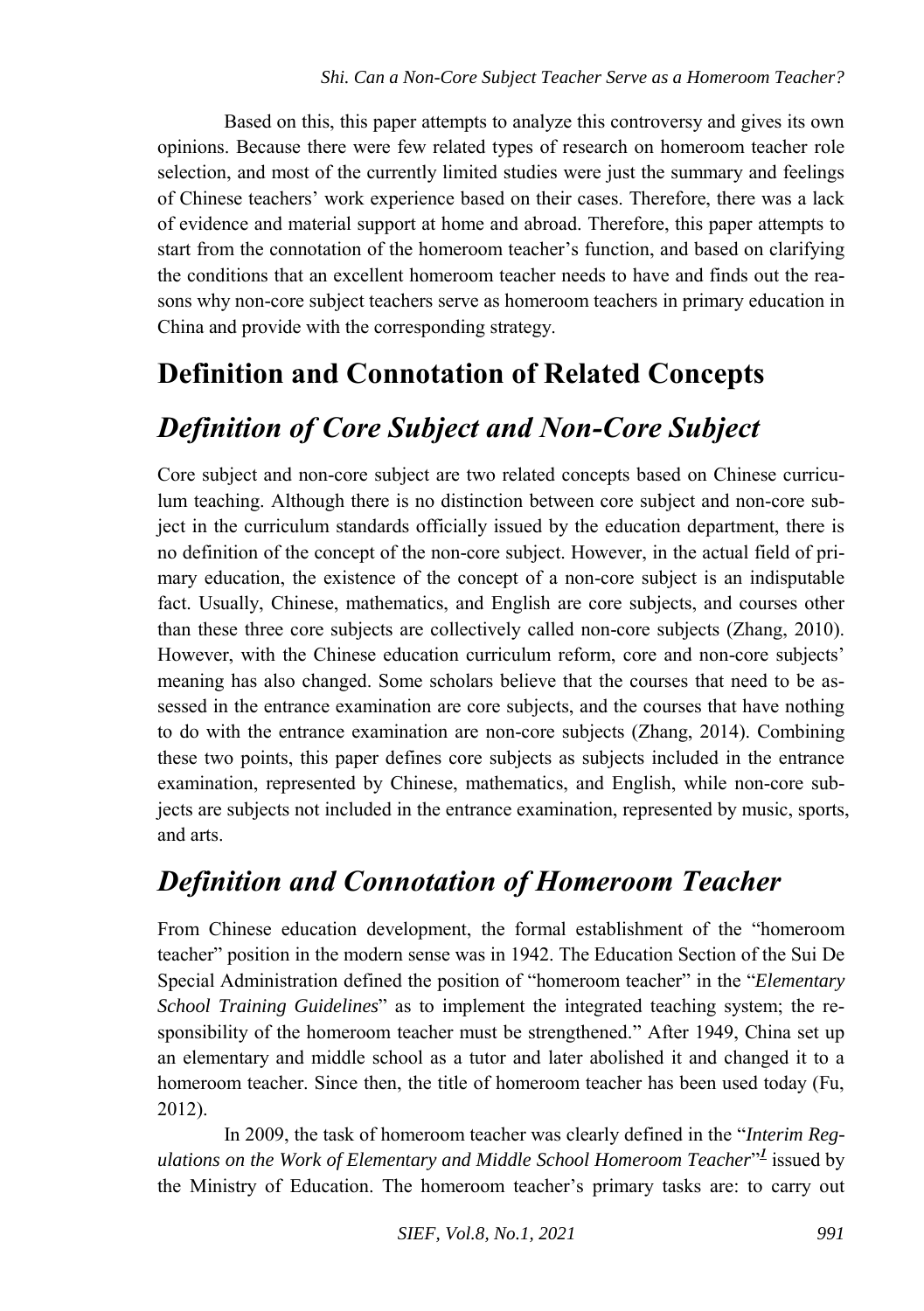classwork by the requirements of comprehensive development of morality, intelligence, physical and beauty; comprehensively educate, manage and guide students; make them ideal, ethical, educated, disciplined, and physically and mentally healthy citizen. Since then, his work's content has also evolved several times with education and society. Overall, this determines the three aspects of a homeroom teacher, including organizing and managing classes, education, and guidance for students' overall development, coordinating all aspects of education, and communicating through various channels. Therefore, this paper defines a homeroom teacher as a coordinator of subject teaching, a fully responsible person for students' thinking, learning, health, and life, and is a class organizer, leader, and educator.

# **The Controversy about Core and Non-Core Subject Teacher Serving as Homeroom Teacher**

## *Viewpoint 1: The Core Subject Teacher is More Suitable to be a Homeroom Teacher*

Except for a school in Qingdao, Shandong Province in the above case, most schools in China have this phenomenon. That is to say, a core subject teacher is more suitable to be a homeroom teacher. According to Gao (2012), all homeroom teachers of an elementary school in Zhengzhou are core subject teachers among the randomly surveyed schools. Among the homeroom teachers, 80% are Chinese teachers, and 20% are mathematics or English teacher.

Parents generally believe that the core subject teacher has more contact with students and can have more opportunities to understand their children. Simultaneously, the core subject teacher as a homeroom teacher can urge children to learn core subject well, which is conducive to improving students' academic performance. In contrast, non-core subject teachers generally teach multiple classes, and each class has a small number of class hours per week and may also bring various interest groups or guide extracurricular activities. Therefore, the students' contact time in this class is relatively limited, and it is impossible to track the students' learning status in real-time (Zhou, 2010).

Also, Zhang (2013) pointed out that whether a homeroom teacher can become a "model of knowledge" in students' minds that is worth learning by them has become an essential factor in determining a homeroom teacher's success. Core subject teachers are generally teachers with more teaching achievements and the right to speak professionally. This type of teacher can first satisfy the students' desire for knowledge, thereby establishing the teacher's position of knowledge authority in the students' hearts and enabling students to accept the management of themselves as a homeroom teacher. However, due to differences in time, homework, and academic performance, non-core subject teachers lack contact time with students and lack knowledge authority. Students tend to "despise" non-core subjects psychologically, regard non-core subject classes as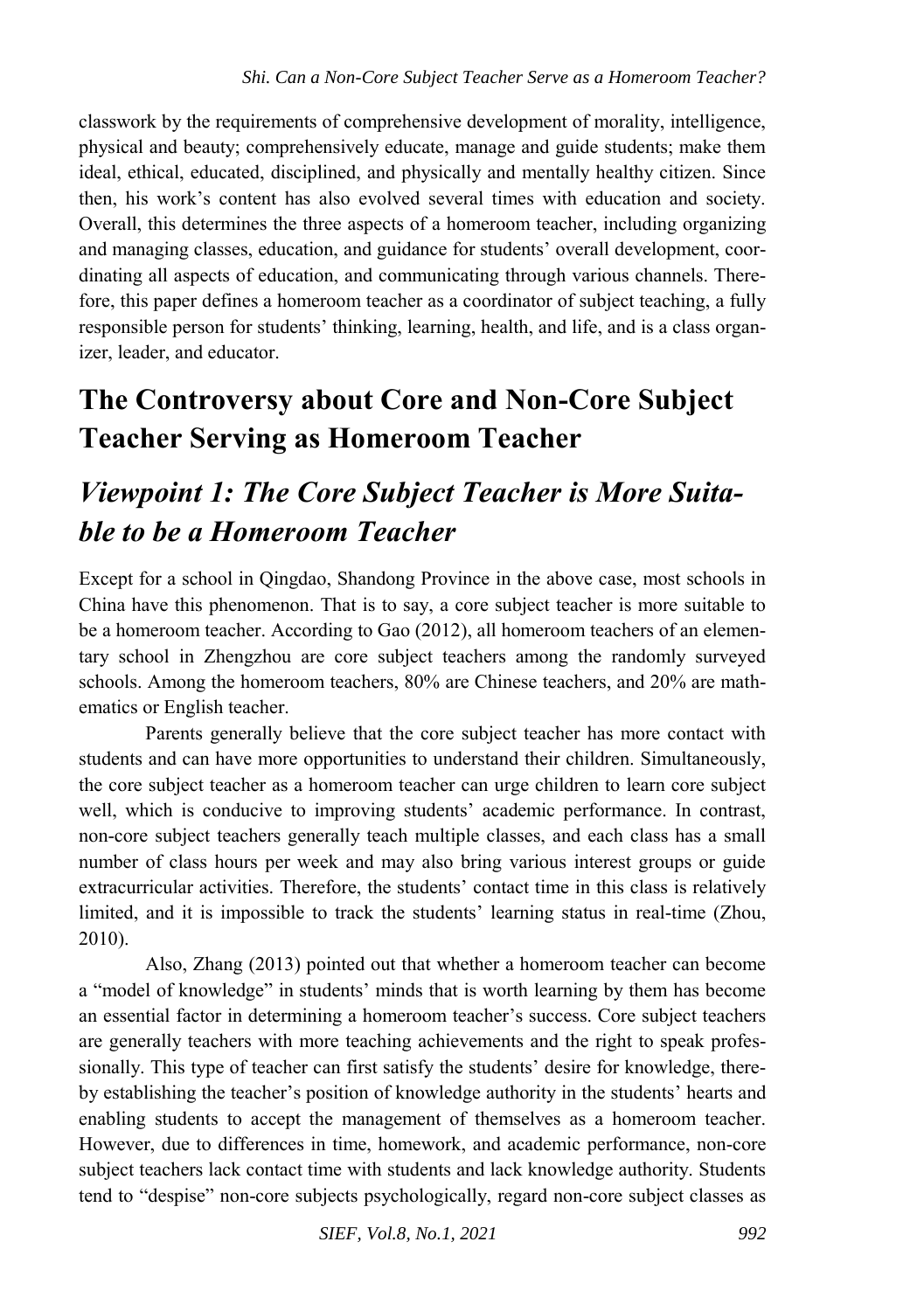relaxing time, and even disrespect non-core subject teachers as homeroom teachers; their teachings of non-core subject teachers are also ignored. It creates numerous obstacles to the class management of non-core subject teachers.

# *Viewpoint 2: Non-Core Subject Teacher is More Suitable to be a Homeroom Teacher*

Some scholars believe that compared with core subject teachers, non-core subject teachers often do not have too much mental burden about competition and can communicate with students and get along with them calmly. They also have the following unique advantages in managing classes.

#### **Have More Time to Manage the Class**

It takes a lot of time and energy to manage a class methodically. Only when the homeroom teacher knows the basic situation, hobbies, and specialties of each student can he be targeted when dealing with various class problems.

The core subject teacher is burdened with heavy daily tasks. Preparing lessons, lectures, and correcting homework often makes them exhausted, and it is challenging to have enough time to deal with the complicated class management tasks. There is also no opportunity to communicate and talk with students, so it is not easy to truly understand students' needs. This factor is also very likely to create a gap that can cause contradictions and hidden dangers. However, compared with the core subject, the amount of lesson preparation and homework correction for teachers is much less for the non-core subject. Therefore, non-core subject teachers have more time and energy than core subject teachers (Fu, 2015).

### **Treat all Subjects Indiscriminately and Promote the Balanced Development of Students' Performance in all Subjects**

In actual work, due to the pressure of appraisal and appraisal, the core subject teacher as a homeroom teacher often consciously or unconsciously pays more attention to the subject he teaches, which is likely to cause the occurrence of student "skew phenomenon." For non-core subject teachers who are homeroom teachers, language, mathematics, and foreign subjects are often placed in equally essential positions. Simultaneously, the noncore subject teacher can also cooperate with the core subject teacher to select weak subjects that make most students feel tricky and carry out targeted supplementary work (Lai, 2014).

#### **Combination of Work and Rest is Conducive to the Overall Development of Students**

Being a homeroom teacher, the core subject teacher often asks students to "appropriate" some of the time that should have been used to develop their specialties to do the subject's homework, which adds to the students' schoolwork burden. With non-core sub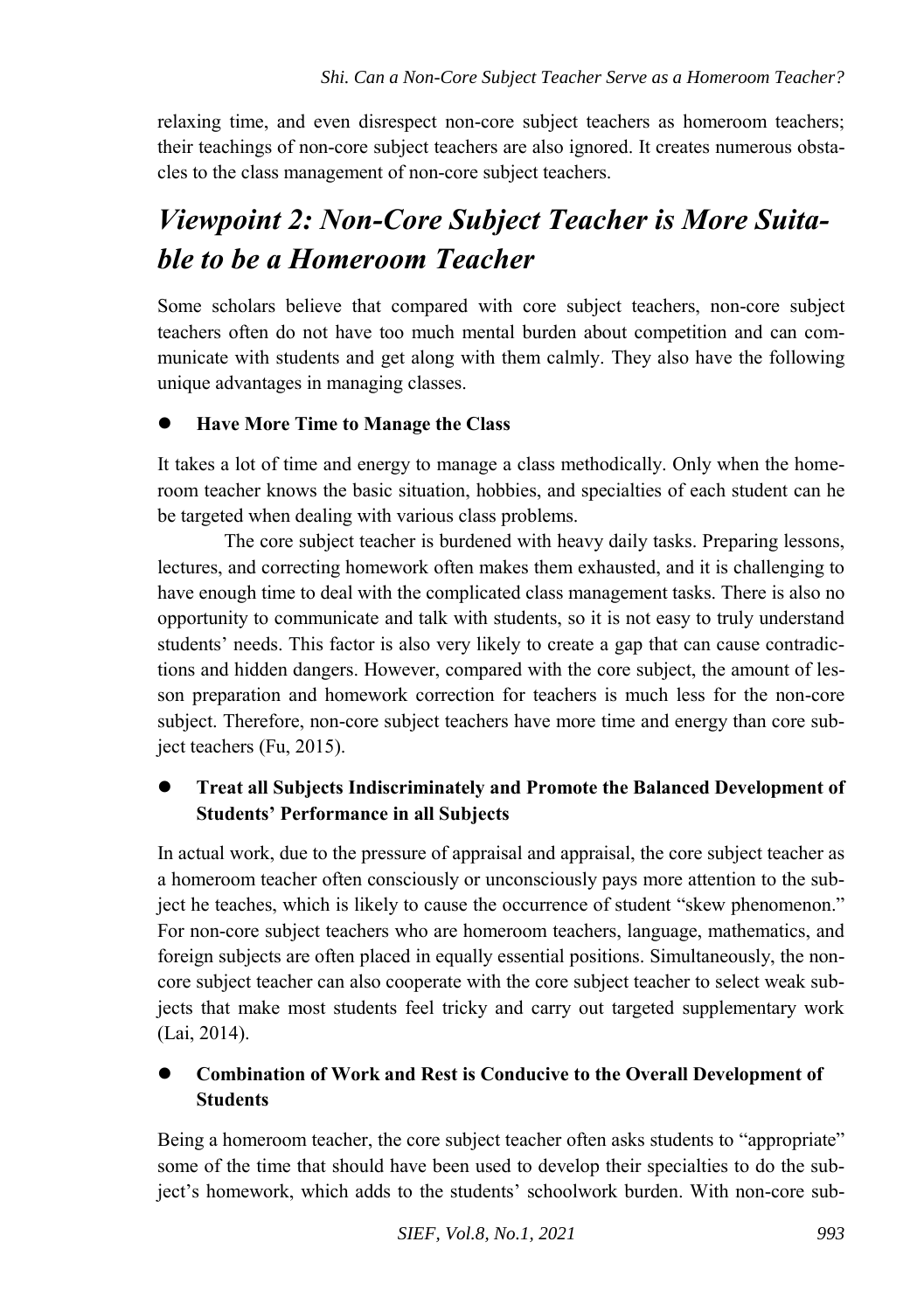ject teachers serving as homeroom teachers, they can make full use of their spare time to mobilize students' hobbies and develop their comprehensive qualities. For example, in the school curriculum's activity class, core subjects have many tasks necessary for teaching to be completed every day. Therefore, some teachers will take up the activity time to relax, while non-core subject teachers tend to give them this time. As long as the students have completed the day's learning tasks, they can relax and do activities as much as possible to combine work with rest. Such an educational philosophy is more in line with elementary school students' physical and mental development characteristics (Li, 2017).

# *Reasons Why Non-Core Subject Teacher is Blocked from Serving as Homeroom Teacher*

#### **The School's Training Goals are not Unified**

The training goal is the specific educational goal that should be achieved as stipulated by all levels and types of schools and each school period. School training goals should refer to the comprehensive analysis and research of schools at all levels and types of schools. Under the guidance of the government's training goals, according to the different characteristics of the region and the school, the scientific, reasonable, and standardized training goals that reflect the school's characteristics are formulated. At this stage, most of the school's training goals reflect comprehensive development requirements and the development of moral and innovative capabilities.

However, in the actual implementation, influenced by the college entrance examination system, education's instrumental and utilitarian nature was overemphasized. The entrance rate and the number of champions in the college entrance examination became indicators for evaluating school education quality. The value orientation of elite education has attracted parents and society, leading to educate talents for examinations (Hu, 2013). Activities that allow students to get high scores, subjects other than the college entrance examination requirements must make concessions to the core subject. Eventually, the compressor cut class hours of the non-core subjects. The teaching subjects that were initially required to be opened were changed in practice because they had to make way for the examination subjects, and some were even canceled. The severe imbalance of students' knowledge acquisition and comprehensive ability training, physical health and mental health, ability development and moral development, etc., makes the goal of education and training seriously abnormal.

### **Non-Diversified Educational Evaluation**

In the context of exam-oriented education, some elementary and middle schools have a limited understanding of education. They equate education with teaching. In this way, the admission rate, score compliance rate, and high scores are the only criteria for measuring leadership performance and teacher teaching quality. The same goes for student evaluation. The existing evaluation and examination system emphasizes the selec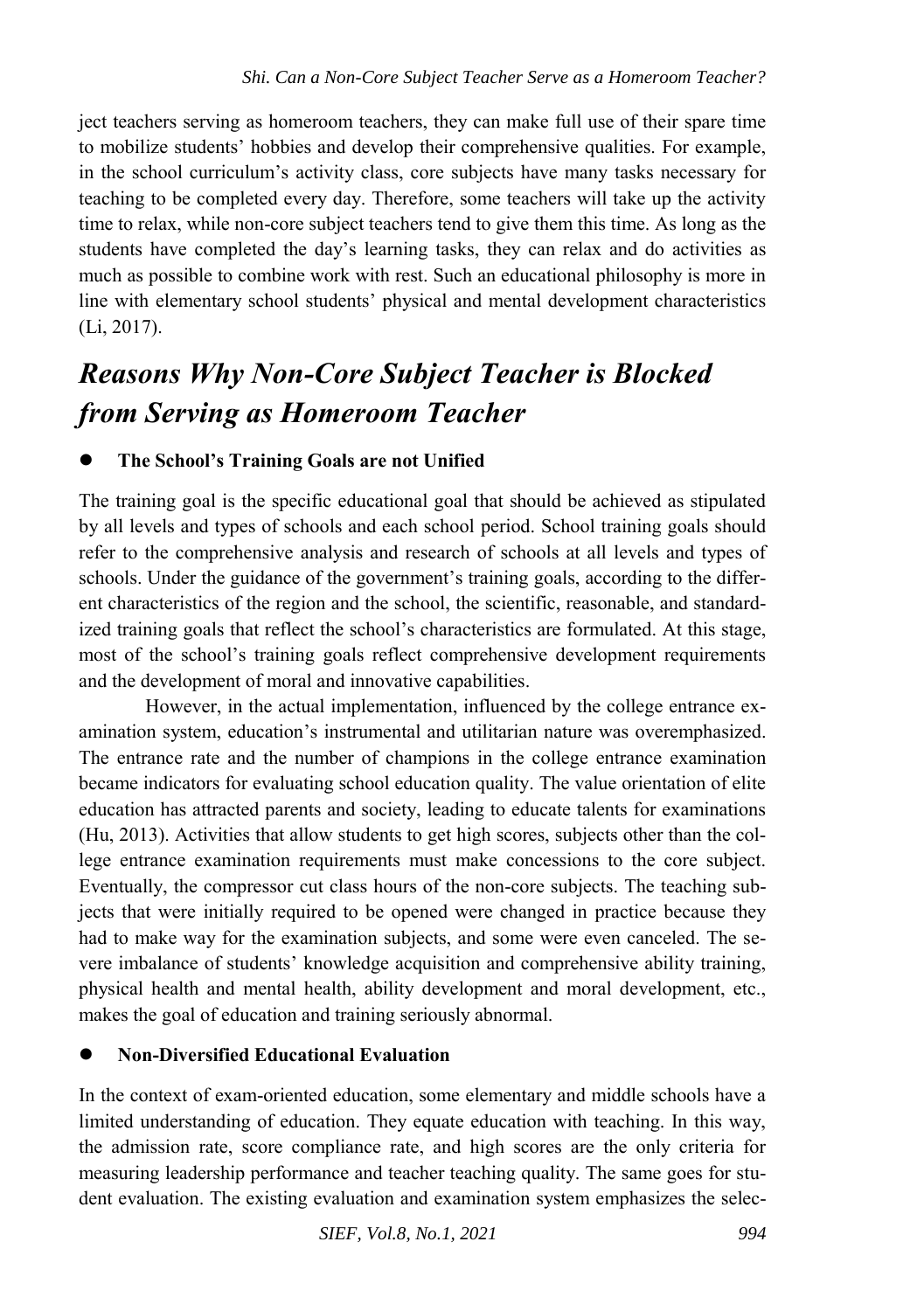tion function too much and ignores promoting student development. The evaluation's content is too focused on the one-dimensional evaluation of knowledge and skills and ignores the comprehensive quality of students' morals, labor, and art.

Under a single educational evaluation mechanism, the school favors the core subject occupying half of the high school and college entrance examination scores. In many schools, non-core subject teachers, especially teachers whose teaching results cannot be directly measured by scores, have quietly become invisible people in school teaching activities. Even today, when more emphasis is placed on student diversification and independent development, some schools are still unable to innovate the class management model to fear affecting the school's enrollment rate. Most elementary school homeroom teachers are still cored subject teachers (Yu, 2018).

#### **Under the Traditional Concept, Parents Have Prejudice Against Non-Core Subject Teacher**

The news that P.E. teachers acted as homeroom teachers and their parents complained aroused heated discussions in society and showed the parents' prejudice against noncore subject teachers. Non-core subject teachers are often labeled as low grades in cultural courses. Parents will have a prejudice that once a non-core subject teacher is used as a homeroom teacher, it will delay student learning.

Simultaneously, in parents' eyes, test-oriented education is still dominant compared to quality education. Because the core subject teacher has a large number of class hours and has a more significant impact on student performance, it has become a tradition for the core subject teacher to be a homeroom teacher. On the other hand, non-core subject teachers who have been on the fringe of school education for a long time are not trusted by parents and may even be treated differently (Hu, 2019). For example, P.E. teachers are quickly labeled as "simple minds and well-developed limbs" by their parents. The general public also generally thinks that P.E. teachers only need to teach students specific motor skills and do not need exceptionally advanced thinking. The resulting "stereotype" makes non-core subject teachers' social status represented by P.E. teachers different from core subject teachers such as language, mathematics, and English. Therefore, letting a non-core subject teacher serve as a homeroom teacher does not promote students' long-term development in parents' eyes, and it will even drag down students' academic performance (Chen, 2014).

#### **The Quality of the Non-Core Subject Teacher is Uneven**

The homeroom teacher needs to be fully responsible for the thought, study, health, and life of a class of students, so the position of homeroom teacher requires teachers to have excellent class management skills and rich experience. However, many non-core subject teachers lack training opportunities, so they lack class management's ability and experience. Zhao (2016) investigated the management of homeroom teachers in Jiefang Middle School in Jiangnan District, Wuhan, and found that the class management method in which art teachers act as homeroom teachers is single. Most of them can only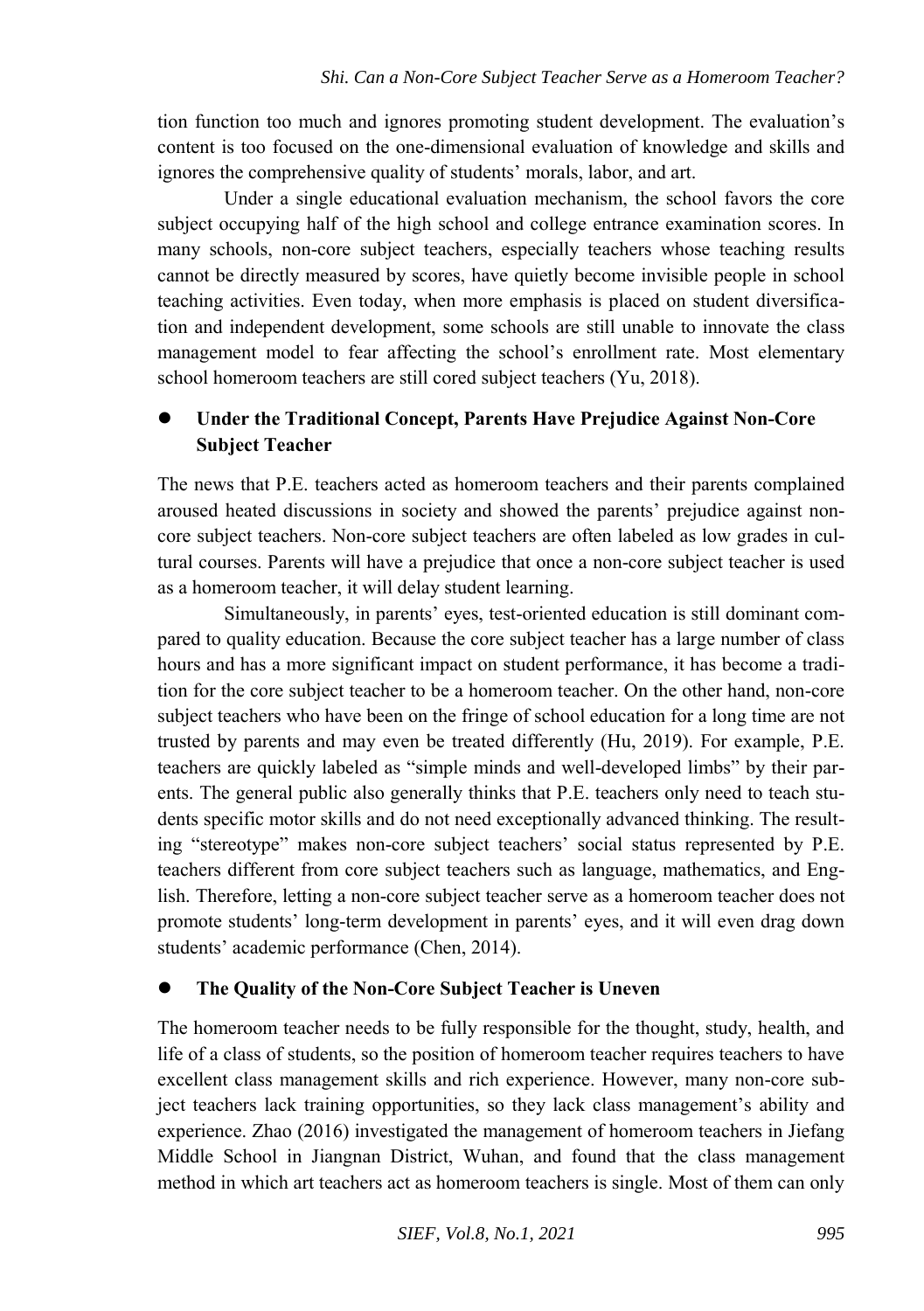be managed by supervision. The most lacking is with parents exchange experience in communication.

### **Resolution Strategy**

# *Establish an Education and Training Goal for All-Round Development*

The school must establish an education and training goal of comprehensive development. Put moral education, physical education, aesthetic education, labor education, and moral education in an equally important position, change the teaching status quo of excessive emphasis on Chinese, mathematics, physics, chemistry, English, and other test subjects while ignoring "non-core subjects." Attach importance to the cultivation of students' survivability, competitiveness, creativity, resilience, and innovative spirit to adapt to society. We must earnestly promote the education and teaching reform that focuses on students' overall development and improves students' overall quality. It is necessary to avoid the bottleneck or "shortcoming" of students' all-round development and lifelong development due to underestimation of "non-core subject" (Wang, 2019).

By establishing a comprehensive development of education and training goals to change primary education, and under the severe interference of unilateral pursuit of enrollment rate, the abnormal "examination-oriented education" is cut off so that primary education can return to normal.

# *Reform the School's Educational Evaluation System and Establish a Diversified Evaluation Mechanism*

Schools should innovate the process evaluation method of morality, intelligence, physical education, and art. Improve the comprehensive quality evaluation system and insist on putting morality first, ability first, comprehensive development, and unity of knowledge and action.

In terms of evaluation content and academic evaluation, schools should include learning music, fine arts, calligraphy, and other art courses and participate in art practice activities organized by the school into academic requirements. Participate in the study and practice of labor education courses into the comprehensive quality files of students. Strengthen process evaluation and establish an examination mechanism that combines daily participation in skill tests.

Through the reform of the evaluation system, break the status quo of "score only theory." Let schools, parents, and schools pay attention to examinations and learn to focus their attention and energy on all aspects conducive to students' development and implement and promote them in the system.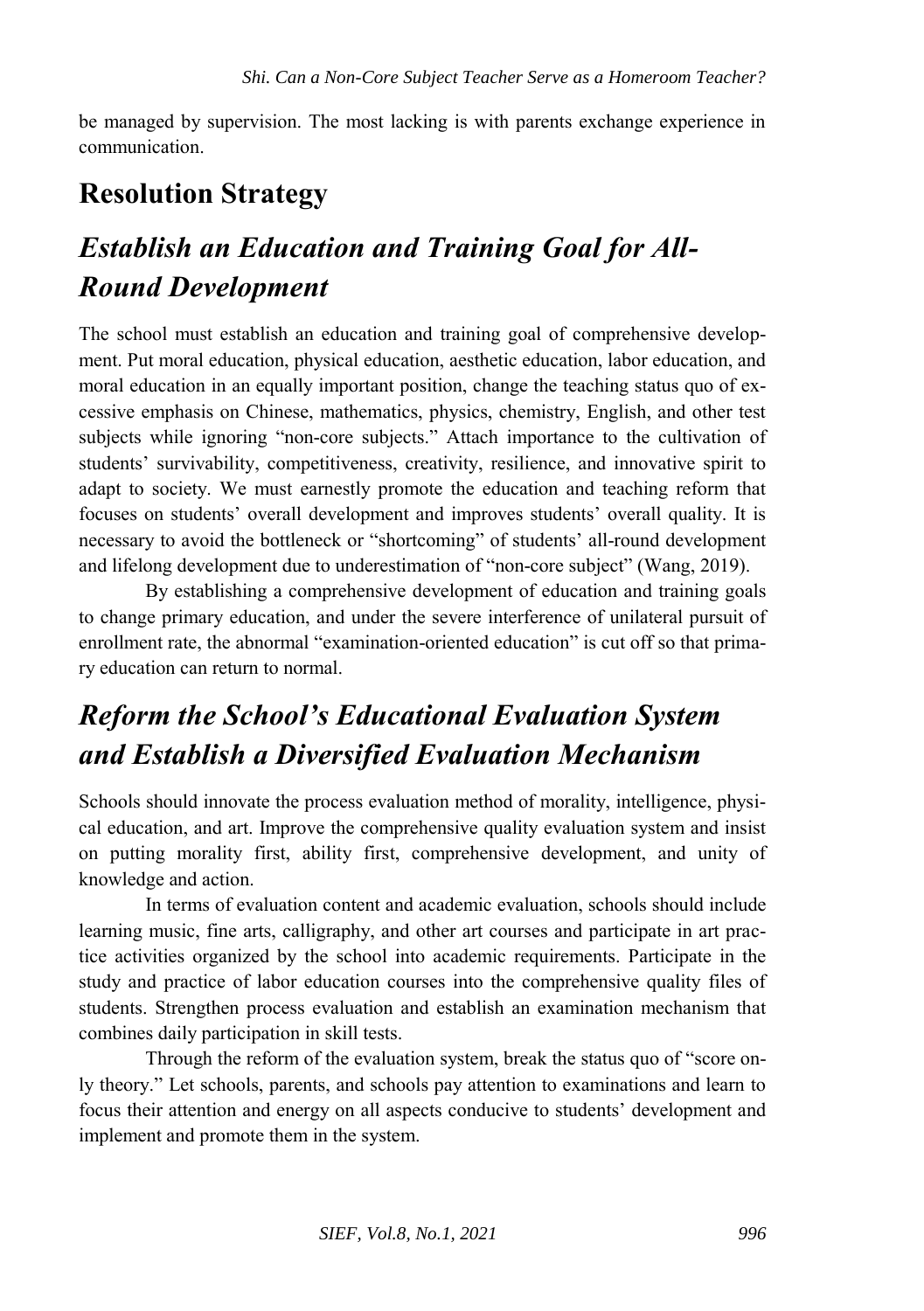# *Improve the Status of Non-Core Subjects in the Hearts of Parents*

Suppose a non-core subject teacher wants to improve the non-core subject's status in the minds of parents. In that case, the first step is to communicate with parents directly so that parents abandon the utilitarian educational psychology and recognize the noncore subject's value in promoting students' overall development. For example, art teachers can show parents the effects of art classes to relieve pressure and achieve the combination of work and rest. They can emphasize that the results of individual large art competitions are related to the qualification of art students at the high school entrance examination; establish special art classrooms and increase art educational equipment, immersing parents in the charm of art in the form of open classes is also one of the effective ways to improve parents' impression of art classes. Improving the noncore subject's status in parents' minds can enable parents to understand the importance of quality education. Erase the negative impression of the general lack of non-core subject teachers' professional abilities in parents' minds to encourage them to actively cooperate with homeroom teachers' work so that home-school education can go hand in hand and be closely connected.

# *Enhance Professional Class Management Ability of Non-Core Subject Teacher*

As a teaching worker, a non-core subject teacher should continuously enrich his connotation, arm himself with advanced theoretical knowledge, improve his cultural literacy, and refine his character without losing any opportunity. Only in this way can it better educate students. If a non-core subject teacher wants a homeroom teacher to go smoothly and have enough prestige and influence in the class, he must have a healthy professional level and teaching ability. In the face of various emergencies that may appear in class management, teachers also need to have a broad knowledge reserve. Therefore, establish a mutual communication and exchange platform between homeroom teachers. Let teachers with longer teaching years and rich teaching practical experience impart new homeroom teachers, learn from each other's strengths, and progress together. It is necessary to improve the quality of being a homeroom teacher through continuous learning (Zhao, 2016).

## **Conclusions and Perspectives**

The dispute between core subject and non-core subject teachers as homeroom teachers ultimately points to primary education in China, which is a discussion brought about by the collision of test-oriented education and quality education. From the perspective of student development, a qualified homeroom teacher should have good management, communication, leadership skills, tolerance and patience, a broad knowledge of person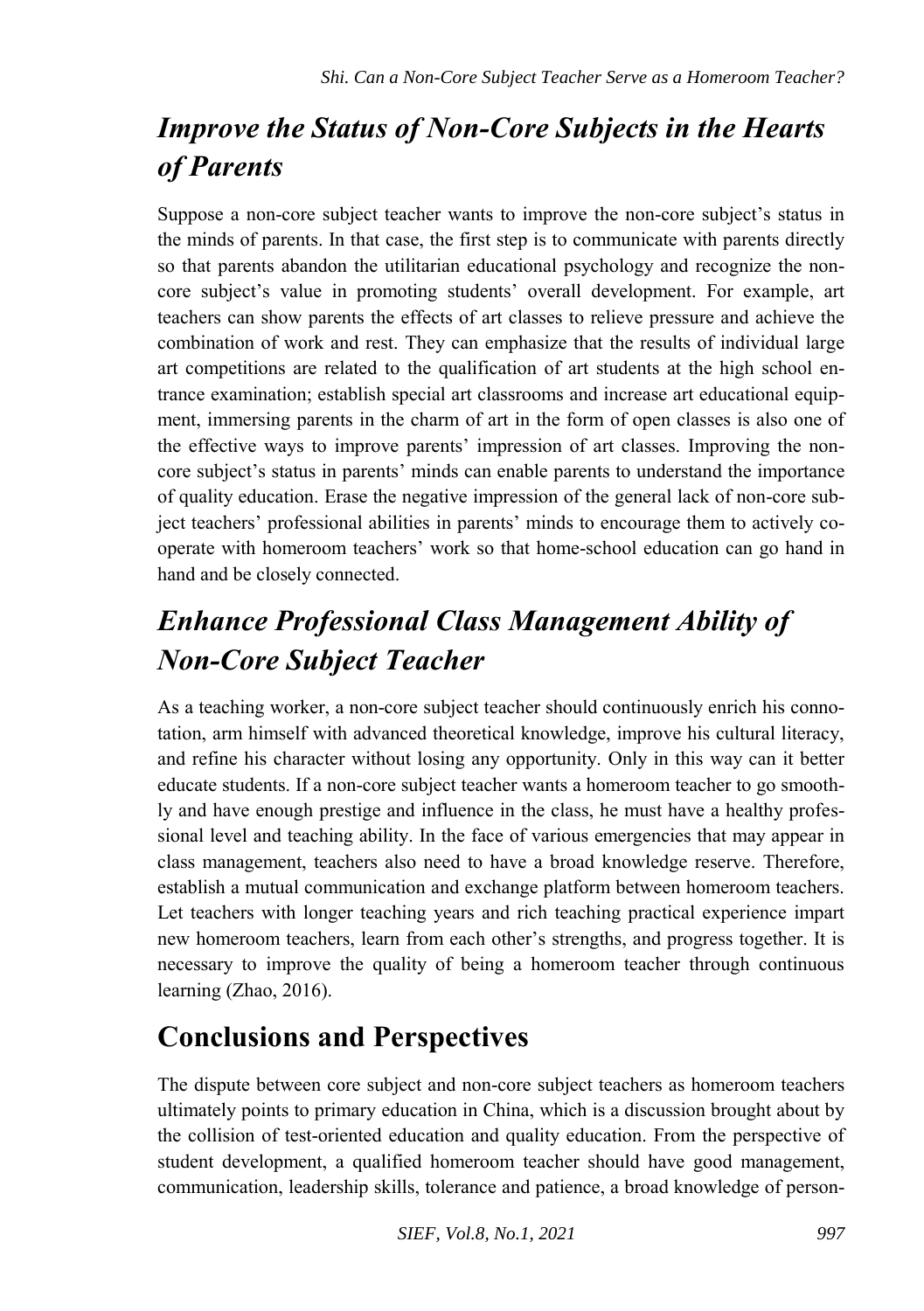al qualities, and a teacher with personality and charisma is more competent as a homeroom teacher. Therefore, "core subject" and "non-core subject" cannot be regarded as the only criteria for judging whether a homeroom teacher is competent.

Judging from the current educational environment, education can no longer simply divide subjects into "core" and "non-core" (Zhang, 2014). A healthy physique, sound emotion, and good moral character have become indispensable and essential in education and teaching. Music, physical and fine arts disciplines, and school-based courses have increasingly highlighted their importance.

To balance the roles of core subject teachers and non-core subject teachers in classwork, schools in some places have implemented the exploration of the "dual homeroom teacher system" model. The principal and deputy homeroom teachers' establishment, the deputy homeroom teachers are mostly non-core subject teachers such as art, music, and sports. "Non-core subject" teachers are nourishing students with their "unique" professional knowledge, are "leading" students with their "unique" personality charm, and are enjoying their love and respect for them (Hu, 2017).

Therefore, for teachers, professional class management skills and advanced educational ideas focus on being a competent homeroom teacher and have nothing to do with core subject and non-core subject. Schools and all social sectors should provide an atmosphere for teachers to respect talents and develop their individuality. Eliminate untrue opinions about non-core subject teachers, treat all teachers equally, and fully mobilize each teacher's enthusiasm for talent and development. Therefore, the position of homeroom teacher has more room for development, and at the same time, it can better play the critical role of this position in school education.

#### *Note*

#### **References**

| Brott, P.E. & Myers, J.E. (1999). Development     | $ad?doi=10.1.1.1059.5907&rep=rep1&type=$         |
|---------------------------------------------------|--------------------------------------------------|
| of professional school counselor identity.        | pdf                                              |
| <i>Professional School Counseling, 2(5): 339-</i> | Chen, X. (2014). A brief analysis of discrimina- |
| 348.                                              | tion against physical education teachers.        |
| https://citeseerx.ist.psu.edu/viewdoc/downlo      | Sports Culture Guide, 2014(12):122-125.          |
| $GIPF$ $U$ $10$ $M$ $1$ $2021$                    | $\Omega$                                         |

*SIEF, Vol.8, No.1, 2021* 998

<span id="page-9-0"></span>*<sup>1.</sup> Ministry of Education of China. (2009) Work Regulations for Homeroom Teachers in Elementary and Middle Schools (Jiaojiyi [2009] No. 12), 08-12-2009.*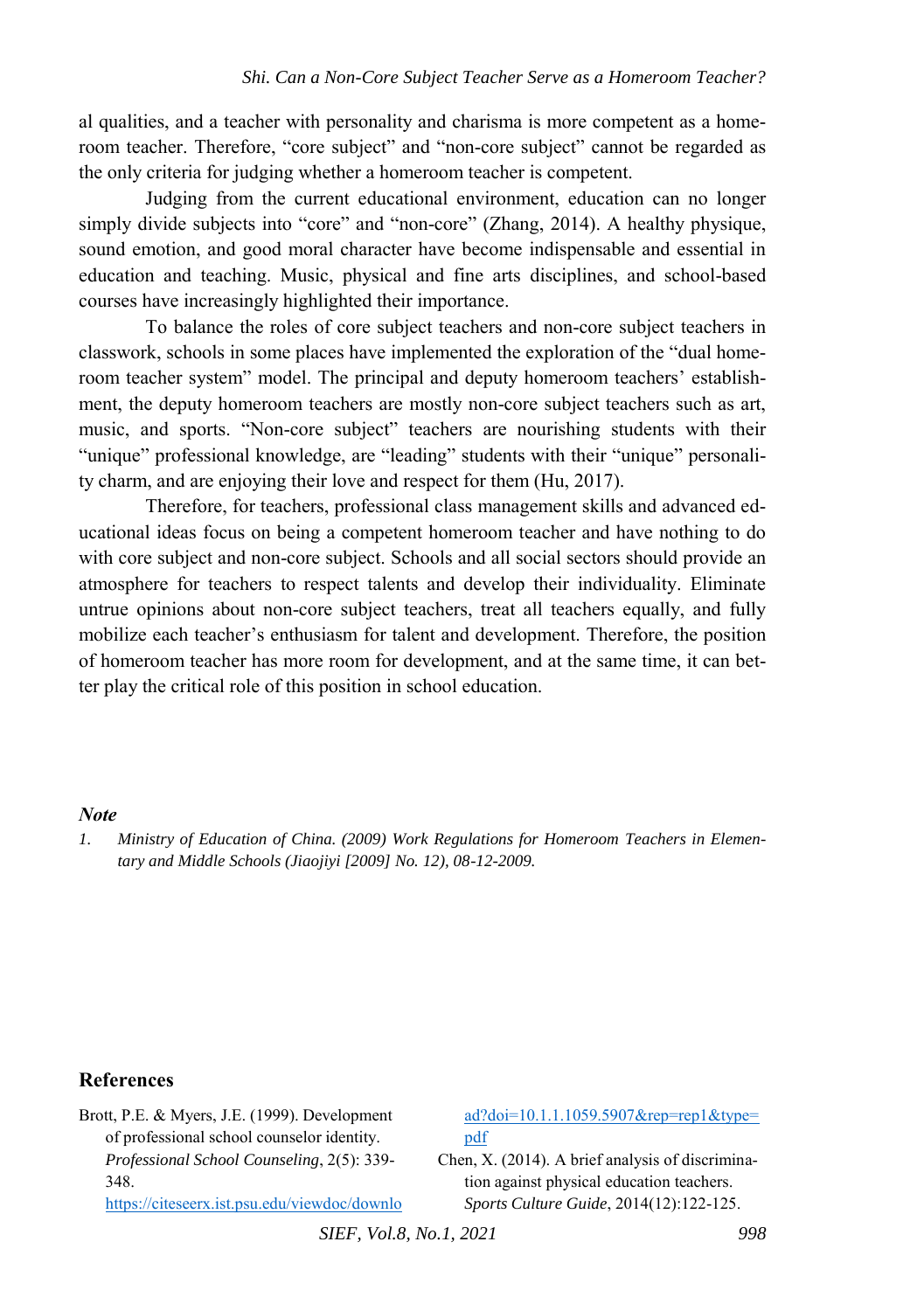[Chinese] DOI: [https://doi.org/10.3969/j.issn.1671-](https://doi.org/10.3969/j.issn.1671-1572.2014.12.032) [1572.2014.12.032](https://doi.org/10.3969/j.issn.1671-1572.2014.12.032) 

- Fu, H. (2012). Research on the changes in elementary school homeroom teachers' job responsibilities in China. Dissertation; Jiangxi Normal University. [Chinese] [http://cdmd.cnki.com.cn/Article/CDMD-](http://cdmd.cnki.com.cn/Article/CDMD-10414-1012519544.htm)[10414-1012519544.htm](http://cdmd.cnki.com.cn/Article/CDMD-10414-1012519544.htm)
- Fu, Y. (2015). Elementary teachers can also be a good homeroom teacher. *Journal of Educational Institute of Jilin Province (Mid)*, 31(11): 11-12. [Chinese] DOI: [https://doi.org/10.16083/j.cnki.jeijp.2015.11.](https://doi.org/10.16083/j.cnki.jeijp.2015.11.006) [006](https://doi.org/10.16083/j.cnki.jeijp.2015.11.006)

Gao, D. (2012). Can a non-core subject teacher be a homeroom teacher? *Orient Today*, 09- 18 [Chinese] [http://roll.sohu.com/20120918/n353389781.s](http://roll.sohu.com/20120918/n353389781.shtml) [html](http://roll.sohu.com/20120918/n353389781.shtml) 

- Hu, D. (2013). "Teaching people tirelessly" or "destroying others tirelessly": Reflections on the training goals of 13 well-known elementary schools. *Education Research Monthly*, 2013(1): 74-78. [Chinese] DOI: [https://doi.org/10.16477/j.cnki.issn1674-](https://doi.org/10.16477/j.cnki.issn1674-2311.2013.01.016) [2311.2013.01.016](https://doi.org/10.16477/j.cnki.issn1674-2311.2013.01.016)
- Hu, Y. (2017). The exploration and practice of the "dual homeroom teacher system." *Hebei Education: Moral Education Edition*, 55(Z1): 65. [Chinese] [http://www.cnki.com.cn/Article/CJFDTotal-](http://www.cnki.com.cn/Article/CJFDTotal-HJDY2017Z1058.htm)[HJDY2017Z1058.htm](http://www.cnki.com.cn/Article/CJFDTotal-HJDY2017Z1058.htm)
- Hu, Y. (2019). "The confusion of homeroom teacher" reflects prejudice in education. *Beijing Daily*, 11-27(016). [Chinese] [https://doi.org/10.28033/n.cnki.nbjrb.2019.0](https://doi.org/10.28033/n.cnki.nbjrb.2019.000210) [00210](https://doi.org/10.28033/n.cnki.nbjrb.2019.000210)
- Lai, Z. (2014). Broaden the channels for homeroom teacher candidates: an analysis of the non-core subject teacher's advantages as a homeroom. *Primary School Times*, 2014(16):14. [Chinese] [http://www.cnki.com.cn/Article/CJFDTotal-](http://www.cnki.com.cn/Article/CJFDTotal-XSDJ201416024.htm)[XSDJ201416024.htm](http://www.cnki.com.cn/Article/CJFDTotal-XSDJ201416024.htm)
- Li, X. (2017). Empirical research on the competence of "non-core subject teacher" homeroom teacher: A case study of history teachers. *Time Education*, 2017(6):136. [Chinese]

DOI[: https://doi.org/10.3969/j.issn.1672-](https://doi.org/10.3969/j.issn.1672-8181.2017.06.114) [8181.2017.06.114](https://doi.org/10.3969/j.issn.1672-8181.2017.06.114) 

Wang, F. (2019). The cause and resolution of the embarrassing situation of "non-core subject" and "non-core subject" teachers. *Educator*, 2019(11):48-49. [Chinese] [http://www.cnki.com.cn/Article/CJFDTotal-](http://www.cnki.com.cn/Article/CJFDTotal-JYYR201911030.htm)[JYYR201911030.htm](http://www.cnki.com.cn/Article/CJFDTotal-JYYR201911030.htm) 

- Wang, T., & Wang, M. (2020). Diversified teams of homeroom teachers in Jiangsu. Sports teachers can also be good homeroom teachers. *Xinhua Daily*, 11-10 [Chinese] [http://m.people.cn/n4/2020/1110/c3606-](http://m.people.cn/n4/2020/1110/c3606-14548190.html) [14548190.html](http://m.people.cn/n4/2020/1110/c3606-14548190.html)
- Yu, R. (2018). Analysis of the "non-core subjectivization" teaching model: How does a non-core subject teacher act as a homeroom teacher. *Course Education Research*, 2018(2):184-185. [Chinese] [http://www.cnki.com.cn/Article/CJFDTotal-](http://www.cnki.com.cn/Article/CJFDTotal-KCJY201802215.htm)[KCJY201802215.htm](http://www.cnki.com.cn/Article/CJFDTotal-KCJY201802215.htm)
- Zhang, D. (2014). There is no "non-core subject" in primary education. *Policy & Scientific Consult*, 2014(10): 13. [Chinese] [http://www.cnki.com.cn/Article/CJFDTotal-](http://www.cnki.com.cn/Article/CJFDTotal-KXZK201410012.htm)[KXZK201410012.htm](http://www.cnki.com.cn/Article/CJFDTotal-KXZK201410012.htm)
- Zhang, S. (2013). The misleading and disadvantages of the elementary school "non-core subject" paradox in my country. *Theory and Practice of Education*, 33(11):3-6. [Chinese] [http://www.cnki.com.cn/Article/CJFDTotal-](http://www.cnki.com.cn/Article/CJFDTotal-JYLL201311003.htm)[JYLL201311003.htm](http://www.cnki.com.cn/Article/CJFDTotal-JYLL201311003.htm)
- Zhang, X. (2010). "Non-core subject" of junior high school class guarantee and quality survey: Based on the empirical research of 7 surveyed schools in Shanghai P.T. District. Dissertation; Shanghai: East China Normal University. [Chinese]

[http://cdmd.cnki.com.cn/Article/CDMD-](http://cdmd.cnki.com.cn/Article/CDMD-10269-1011036792.htm)[10269-1011036792.htm](http://cdmd.cnki.com.cn/Article/CDMD-10269-1011036792.htm) 

Zhao, L. (2016). Thinking and exploration of junior high school art teacher as homeroom teacher: Taking the ninth grade (6) class of Jiefang Middle School in Jiangnan District, Wuhan as an example. Dissertation; Wuhan: Central China Normal University, 2016. [Chinese]

[http://cdmd.cnki.com.cn/Article/CDMD-](http://cdmd.cnki.com.cn/Article/CDMD-10511-1017262692.htm)[10511-1017262692.htm](http://cdmd.cnki.com.cn/Article/CDMD-10511-1017262692.htm)